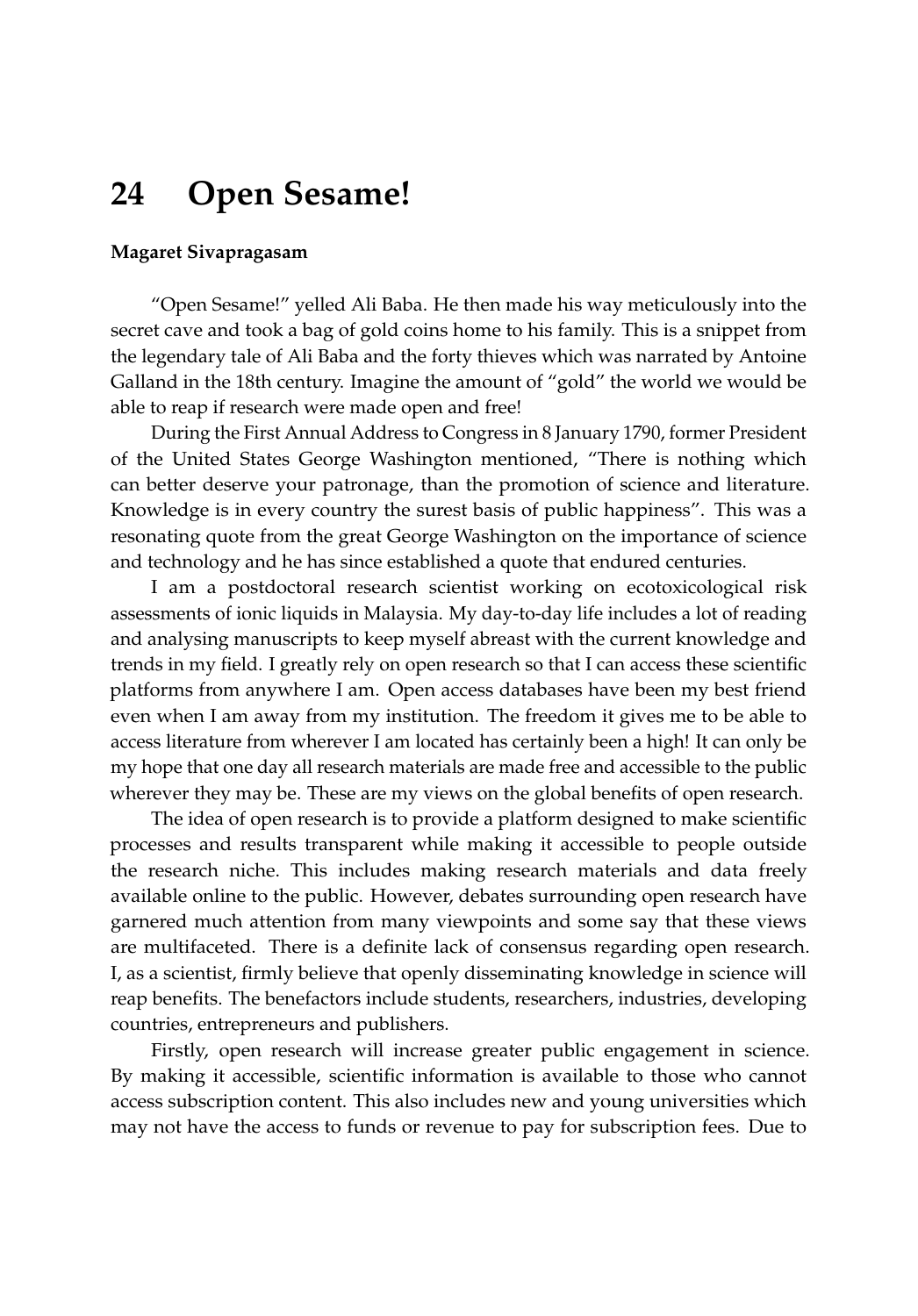the confounding price of journal subscriptions, even most well-funded institutions cannot provide their students with the complete scholarly record of all publication houses. Sadly, students at smaller colleges and universities must make do with their limited access to this scholarly information. Ironically, once their tenure at an institution is over, so is the access to these portals.

Without access to the latest data, the research and development industries cannot harness the latest scientific information that could potentially drive new areas of the economy. This would be particularly in industries who rely on up-to-date information to yoke new products and technology. On another note, science should be open for the whole society, so it may promote awareness among citizens. Access to journals is a major barrier for people in developing countries. With proper access to the latest ground-breaking research, citizens—especially in developing countries—may increase their general knowledge. This may also give rise to societies with a greater sense of intellect, which could in turn help to build trust and support for the generation of public policies and investments.

Open access articles are viewed and cited more often than paid articles, without a doubt. This, in turn, leads to an increased citation of that manuscript. Authors can be much more visible, and their area of study made to be more prominent. More discovery leads to more citations and mentions, and this leads to higher academic reputation and higher chances of potential funding and collaborators. New findings and ideas can be disseminated quickly, which serves as an impetus for knowledge.

Greater access to scientific inputs and outputs can improve the effectiveness and productivity of the research system. This may reduce duplication of data or "fake science". When a manuscript is published, the author is then aware that the manuscript is available freely for the entire world to see, which would create an awareness that they need to provide data as accurately as possible and without falsification. This will also inevitably reduce the hacking of manuscripts online through free hacking software.

Science has indeed sparked monumental advances in today's world. Without a doubt, fundamental and advanced research will be a pioneer to sustain the upcoming generations. Open science is inevitably worldwide, and we must take advantage of it. It can encourage collaborative efforts and is an incentive for knowledge transfer for a better understanding of challenges that require global actions, such as the issue of climate change. However, open research remains one of the numerous trials that the scholarly publishing system is facing.

There are always two sides to a coin. I choose to see open research as a beneficial win–win situation. What do you say?